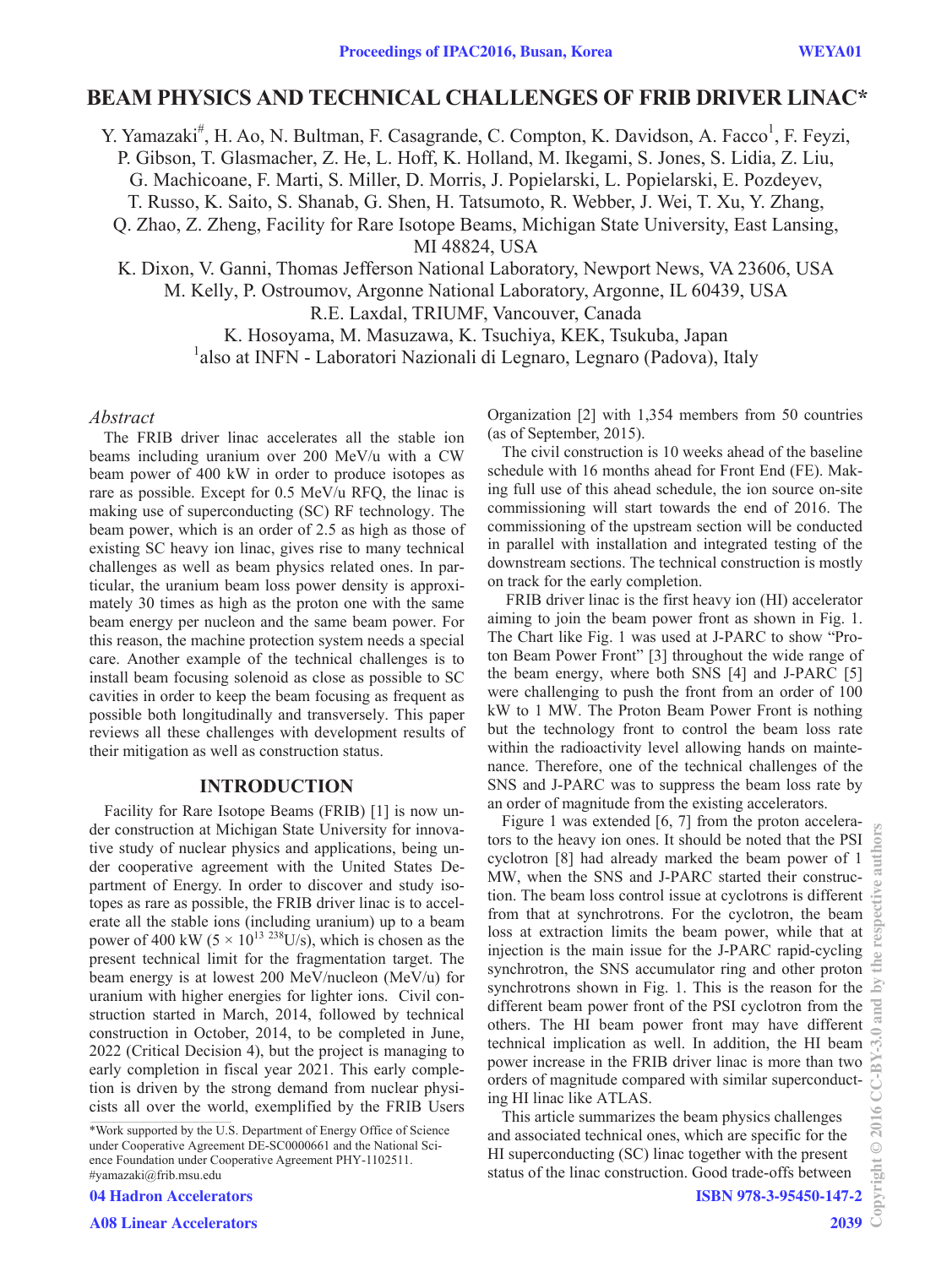these two challenges are a key to the success in cuttingedge accelerator projects.



Figure 1: Average hadron beam power vs beam energy.

# **REQUIREMENTS FOR FRIB DRIVER LINAC**

It is needless to say that any particle accelerator for scientific study should be designed so as to maximize the scientific and technical outputs economically and efficiently. The FRIB is aiming for a large number of prominent scientific research results, studying rare isotopes, in particular, to be produced by nuclear fragmentation process. For that purpose, it is important to produce not only a large number of rare isotopes, but also to efficiently and precisely separate one isotope from another. Isotopes produced by the nuclear fragmentation process are separated by means of time of flight technique as well as a series of magnet systems referred to as a fragment separator [9]. Then, not only the high beam power, but also the low beam emittances are crucial both longitudinally and transversely. It is thus oversimplification to judge the accelerator performance only by its beam power. Table 1 summarizes the required beam quality. These parameters are only feasible with a linac, and this is the reason for the FRIB choice of the linac scheme.

In contrast to spallation neutron source based experiments, and long baseline neutrino experiments, nuclear physics experiments mostly require high-duty or Continuous Wave (CW) or direct current beams for detector dead time issues rather than a  $\mu s$  pulsed beams. Another difference is that a wide variety of nuclear species are required for projectiles, depending upon users' interests, and a quick change of accelerated particles needs a high degree of tunability. It should be noted that this tunability is one of the important items to keep high availability and reproducibility, which are important for efficient, precise experiments. Copyright Copyright Copyright Copyright Copyright Copyright Copyright Copyright Copyright Copyright Copyright Copyright Copyright Copyright Copyright Copyright Copyright Copyright Copyright Copyright Copyright Copyright C

| Table 1: Beam Emittance Specifications at Target |                          |  |  |  |
|--------------------------------------------------|--------------------------|--|--|--|
| Beam Parameter                                   | Requirement              |  |  |  |
| 90 % Beam Diameter                               | $\leq$ 1 mm              |  |  |  |
| 90 % Full Angular Spread                         | $\leq$ 5 mrad $\times$ 2 |  |  |  |
| 95 % Full Energy Spread                          | $\leq$ 0.5 % $\times$ 2  |  |  |  |
| 95 % Full Bunch Length                           | $\leq$ 3 ns              |  |  |  |
| <b>Full Position Reproducibility</b>             | $\leq$ 0.1 mm $\times$ 2 |  |  |  |
| Full Angle Reproducibility                       | $\leq$ 3 mrad $\times$ 2 |  |  |  |
| <b>Full Energy Reproducibility</b>               | $0.5\% \times 2$         |  |  |  |

Another, but the project-specific requirement is to make a full use of the existing experimental facility at National Superconducting Cyclotron Laboratory (NSCL) as well as Re-Accelerator ReA3. In other words, only the driver linac, the target and the fragment separator are to be constructed. For that purpose, the linac has to be housed in a tunnel annexed to the existing NSCL building, and the linac is compactly folded twice, requiring special beam optics efforts [10].

# **RATIONALE FOR FRIB SC LINAC DE-SIGN PARAMETERS AND THEIR OPTI-MIZATION**

In general, if the required pulse length is beyond an order of 1 ms, SC linacs are advantageous over roomtemperature (RT) ones, regarding the required wall plug power, since the filling time of the SC linac is of that order. An issue here is what the transition energy should be from the RT to the SC acceleration or what the lowest possible energy is for the SC acceleration. It is noted that the space charge force is negligibly small except for the low energy beam transport because of the low peak beam current of the CW operation (0.8 mA even for fully stripped uranium ions). Even with negligible space charge force, the FRIB linac still needs frequent focusing to some extent in order to keep the beam sizes within tolerable level. In order to ensure the frequent focusing both longitudinal and transverse, focusing solenoids are housed in cryomodules (CMs), being placed as close as possible to longitudinally focusing, that is, accelerating cavities.

For the bore radii, a special note may be necessary in order to remove any possible wrong preconception regarding the shunt impedances of SC cavities. The shunt impedances should be still optimized even for the SC cavities, in particular, if they are for the low  $\beta$  structures, since the lowered shunt impedance to widen the bore radii increases the heat load on the cryogenics, which is the major source of the power consumption for SC linacs. For this reason, we have to keep the cavity bore radii within the reasonable size, which is one of the major trade-off issue with the beam loss. The large bore radii for the elliptical SC cavities to be used for high  $\beta$  acceleration are to keep sufficient coupling among cavities, and their immunity against the beam emittance growth and/or beam halo formation is just a by-product.

On the basis of various optimization and integration efforts, the transition from the RT Radio-Frequency Quad-

Ċ **CO**  $\odot$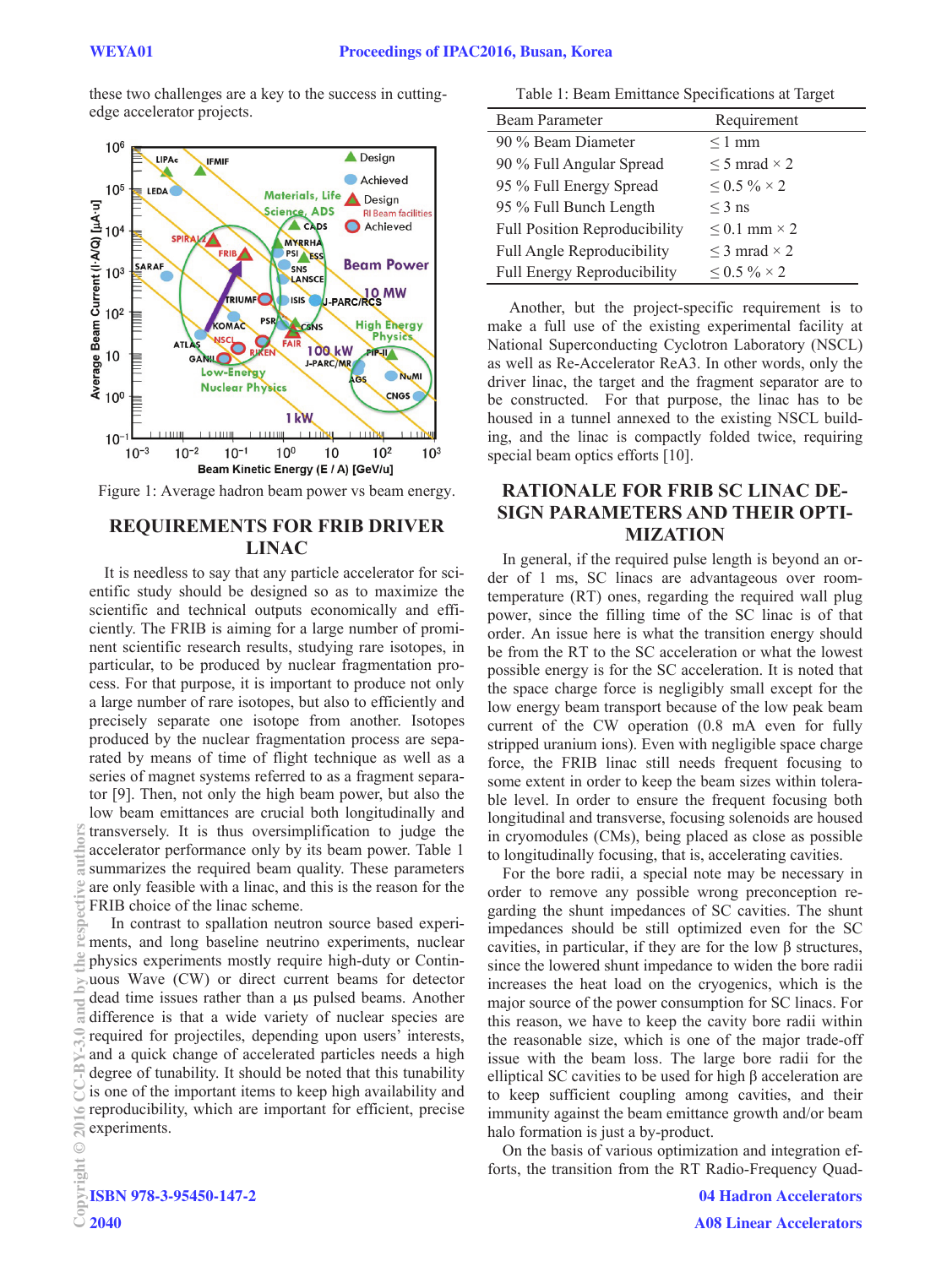rupole (RFQ) to the lowest  $\beta$  SC acceleration by 80.5 MHz, Quarter Wave Resonator (QWR) cavities has been chosen at 0.5 MeV/u ( $\beta$  = 0.033) with a bore diameter of 36 mm (we have increased the bore diameter twice, that is, very originally 30 mm, then 34 mm). The optimization and integration include the extensive study of shielding the SC cavities from the focusing magnetic fields [12] in order to place the focusing solenoids as close as possible to the SRF cavities. Here, we have chosen the maximum possible magnetic field of 8 T (NbTi wires) at the beam axis with a tuning contingency of 10 % and a temperature one of 0.5 K beyond the operational temperature of 4.5 K. These contingencies were considered necessary in order to ensure the sufficient reliability for the cryomass components. In particular, failure of any focusing solenoid would disable the beam operation in contrast to cavity cases, in which other cavities can compensate. Further worse, the replacement of a solenoid is nothing but that of CM, giving rise to a quite long beam shut down. It is noted that the solenoid magnet is a unique solution in order to ensure the frequent focusing for the low  $\beta$  acceleration, since the quadrupole magnets can be only used as a lengthy triplet for sufficiently focusing both horizontally and vertically.

The focusing solenoid magnets are equipped with corrector dipole coils both horizontal and vertical. The cold beam position monitors (BPMs) are as well attached to the focusing solenoids in order to ensure the accurate relative positioning between the BPMs and the solenoids, which shall enable the reliable beam based alignments by the beam commissioning, tuning, and studies. In this way sufficient tunability is ensured as requested for the nuclear physics experiment. It is emphasized that the reliable assembling of the cavities, BPMs and solenoids in compact space is one of the mechanical challenges. The beam dynamics simulation study, including the error study, has been conducted for the trade-off between this mechanical challenge and the lattice periodicity.

The periodicity, even if it is approximate, is still crucial for keeping immunity against any errors, and any change should be as adiabatic as possible. Also, the parametric resonance should be avoided, if the beam has to experience the resonance for several periods. Further attempt to improve the reliability by decreasing the solenoid magnetic field is difficult for this reason.

On the basis of these optimization effort the main parameters of the FRIB linac are established as Table 2. Here, it is interesting to note that the digital Low Level (LL) RF Control technology and the solid state power electronics technology, recently developed, are replacing the classical accelerating scheme based upon a multi-cell, long accelerating structure powered with a MW RF power source by a single cell SC accelerating structure (strictly speaking, this two gap structure is equivalent to a two-cell structure very strongly coupled) powered by a few kW solid state RF power amplifier.

| Table 2: FRIB Driver Linac SC Cavities |  |
|----------------------------------------|--|
|----------------------------------------|--|

|                      | OWR1  | QWR2    | HWR1 | HWR2      |
|----------------------|-------|---------|------|-----------|
| $\beta_0$            | 0.041 | 0.085   | 0.29 | 0.53      |
| Frequency            | 80.5  | 80.5    | 322  | 322       |
| (MHz)                |       |         |      |           |
| Aperture             | 36    | 36      | 40   | 40        |
| $(mm\phi)$           |       |         |      |           |
| <b>Output Energy</b> | 1.4   | 16.6    | 55   | >200      |
| (MeV/u)              |       |         |      |           |
| Number of            | 12    | $88+12$ | 76   | $144 + 4$ |
| cavities             |       |         |      |           |
| Number of            | 6     | 33      | 12   | 18        |
| solenoids            |       |         |      |           |
| Number of            | 3     | $11+3$  | 12   | $18+1$    |
| <b>CMs</b>           |       |         |      |           |

HWR stands for Half-Wave Resonator. The number after + is for the matching CMs. The energy is for uranium.

# **LINAC FOLDING WITH MULTI CHARGE STATE ACCELERATION**

The FRIB linac design work needs another effort in order to manage two compactly folded arcs, which has to simultaneously transport the multi-charge states, being analogous to the large momentum spread beam. The folding section should be achromatic and isochronous to the second order by making chromaticity correction with sextupoles, keeping sufficient acceptance for the multicharge states beam transport. Since the ion species should be quickly varied from experiment to experiment, the efficient beam tuning is also crucial. All these conflicting requirements could be met by keeping the horizontally wide acceptance with pole piece shape optimization for both the separate function quadrupoles and sextupoles [13].

Accurate RF phase control of  $\sigma = 0.5^{\circ}$  with a cutoff of  $3\sigma$  to meet the beam requirements at the target [10] is locally ensured by the digital LLRF technology, recently developed. The global phase control tolerance need not be stringent for the following two reasons, eliminating the expensive thermostatic chambers for the reference line. First, the linac being twice folded is not so spatially spread out as a common linac. Second, the gradual variation of the reference phase from one end to the other in the tunnel can be adiabatically followed by the low  $\beta$ beams, exerting the synchrotron oscillation several times [14].

## **HIGH BRAGG PEAK CHALLENGE**

One of the biggest challenges inherent to high beam power heavy ion accelerators arises from the extremely high Bragg Peak of the heavy ions, that is, the high stopping power (beam loss power density). If we use Livingston-Bethe formula [15], the ratio of the ion stopping power (beam loss power density) to the proton one with the same velocity is given by

$$
\frac{[d (E/A)/dx]_{ion}}{[d (E/A)/dx]_{proton}} = \frac{Z^2}{A},
$$
\n(1)

ISBN 978-3-95450-147-2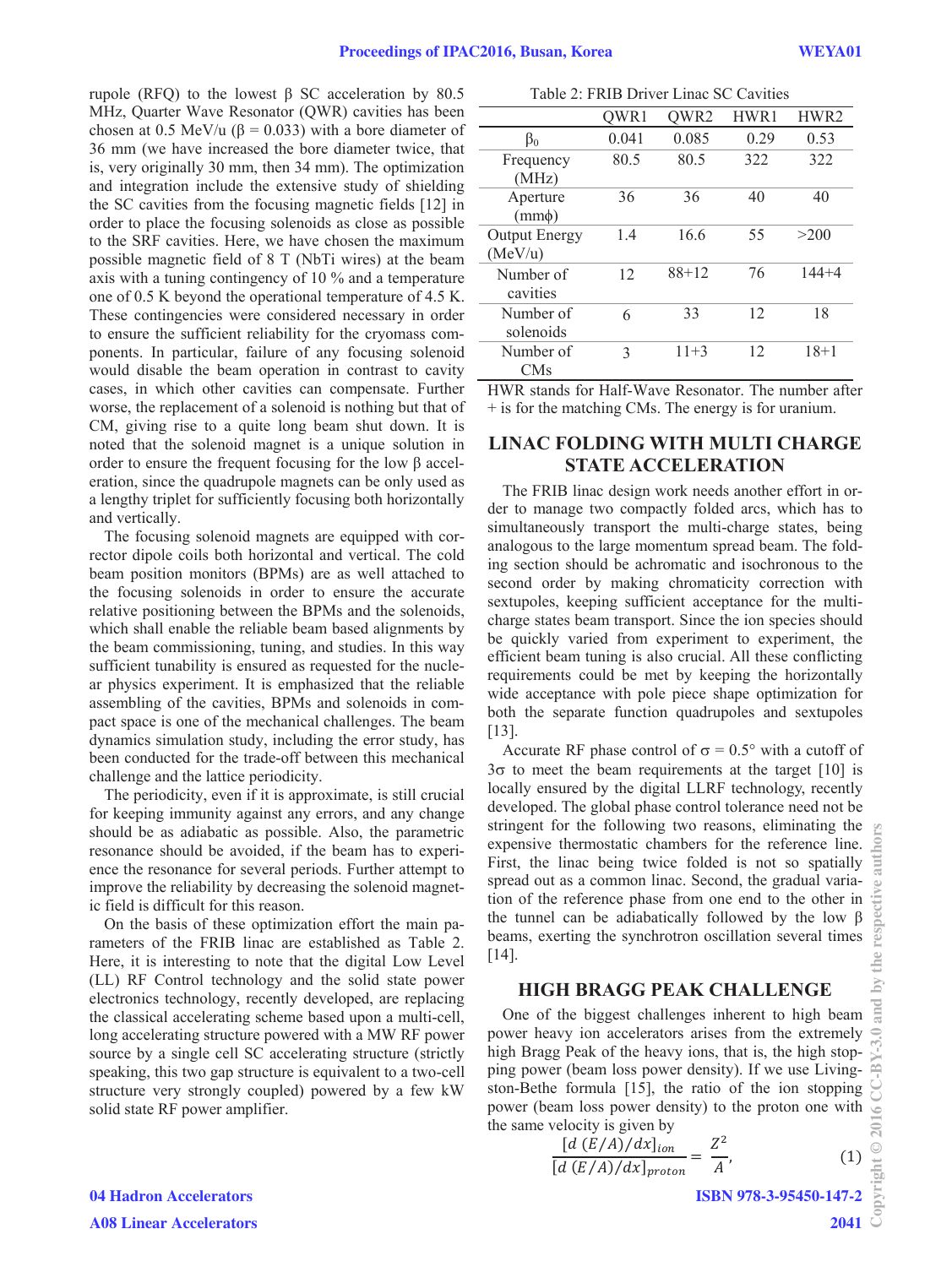where Z and A are the charge (atomic) number and mass number of the ion, respectively. The range ratio obtained by integrating the Livingston-Bethe formula is just the inverse of Eq. (1). Here, the same velocity means that we are using the ion beam energy per nucleon. If we take the uranium case  $(Z = 92, A = 238)$  as an example, the beam loss power density ratio, that is, the heat shock ratio is 36. This extremely high stopping power gives rise to big challenges at the Machine Protection System (MPS), the beam dumps, the charge stripper, the charge selector and the target [9].

## *MPS Challenges*

A criterion of 1 W/m widely used for the allowable beam loss is based upon the radioactivity, still enabling hands-on maintenance for 1 GeV proton beam loss. Neutron yield and radioactivity produced by the proton beams are approximately proportional to the beam power at a beam energy between 500 MeV and 3 GeV, but they are getting less as the beam energy lowers, in particular, very small at an energy below 70 MeV. Furthermore, since the radioactivity to be generated by the uranium beam loss is by a factor of approximately several ten (by nearly the ratio of ranges) lower than the proton case, the radioactivity is not the primary issue of the HI beam loss, although it still needs due care. In other words, the beam loss criterion of 1 W/m is not applicable here.

This also implies that the beam loss is very hard to detect by means of commonly used radiation based Beam Loss Monitor (BLM). Further worse for the FRIB specific case, the low energy linac is located in parallel to the high energy linac. The beam loss radiation at the former can be drowned out by that at the latter. In addition, x rays from SC cavities make it also difficult to distinguish the beam loss radiation from the x rays. The difficulty in beam loss detection is a very serious issue, if one considers the relatively small beam bore radii of the SC cavities under the extremely high beam loss power density.

The most dangerous are acute (fast) beam losses at some of SC cavities, when an upstream cavity trips. Since the admittances at the SC cavities are designed larger than those at the stainless steel beam pipes inside the focusing SC solenoids, that is, the beta function  $\beta(s)$  is the maximum at the focusing elements, no beam is lost at any cavity under normal operational condition, theoretically speaking. Here, the admittance A is defined in such a way that  $(Aβ(s))^{1/2}$  is the bore radius. However, once a cavity trips, the beam energy is lowered, invalidating the above admittance definition, that is, the beta function. The beam  $\geq$  is over-focused to hit the cavity surface. Any malfunctioning of other components than cavities takes some time to give rise to beam loss, since the components have some stored energy to decay. Thus, the MPS can be activated in time to stop the beam to be lost, after detecting the malfunctioning. On the other hand, the cavity trip can immediately exhaust its stored energy, leaving no time to stop the beam loss. Copyright Copyright Copyright Copyright Copyright Copyright Copyright Copyright Copyright Copyright Copyright Copyright Copyright Copyright Copyright Copyright Copyright Copyright Copyright Copyright Copyright Copyright C

The extensive study of cavity trip events showed that the maximum possible power dissipation on a cavity is a little less than 5 kW. An FRIB MPS response time of 35

ȝs can then protect the FRIB cavities from acute beam loss damage, if scaled [16] from the SNS MPS response time of 20 µs. Here, the MPS is activated by LLRF control detecting the cavity trip and/or Halo Monitor Rings (HMRs) and/or differential current monitoring.

Actually, the FRIB MPS implements a redundant, multi-layer scheme, responding to these fast events and chronic (slow) beam losses [17]. Allowable chronic beam loss in the high power heavy ion SC linac may be limited by the allowable heat load on cryogenics. The average beam loss of 1 W/m throughout all the CMs amounts to 10 % of the cryogenics heat load. The present budget for the beam loss heat load is 25 W in total [1], being of an order of 0.1 W/m in average. The temperature sensor to be installed to the CM beam pipes can monitor this order of beam loss. Note that the heavy ion radiation damages on solid materials are much more than estimated by the stopping power ratios. The temperature sensors are crucial in order to protect the beam pipes from the long-term radiation damages.

#### *Beam Dumps*

The linac beam dump is used for beam commissioning and beam tuning. For this purpose, we are going to use a beam pulse length of 50 µs and a repetition rate lower than 1 Hz in most cases in order to minimize the beam dump cost. However, after the commissioning and/or tuning, we have to increase the beam duty to CW. The difference between the 50  $\mu$ s beam and the CW beam is the beam loading. Since the stored energy of SC cavities is very large, no beam loading can be observed with the 50 µs beam. In order to ramp up the beam to CW, we need to confirm the beam loading well compensated with LL RF control system. Since the filling time of the FRIB SC cavities is typically of 5 ms, we need the beam with a pulse length several times as long as this filling time, like 20 ms, in order to confirm the beam loading compensation. In other words, we need the beam dumps which can hopefully stand the 20 ms long uranium beam, but this is very difficult or expensive to fabricate. The tungsten to be used for the beam dumps is locally heated up beyond its yield point by 20 ms, 400 kW uranium beam bombardment, even if the beam size is widened to an envelope diameter of 10 cm (an rms diameter of 1 cm).

It is here noted that we do not need the uranium beam to confirm the beam loading, since the beam loading is not different between uranium and oxygen, for example. We successfully designed the beam dumps [13], which can stand the 20-ms, 400 kW oxygen beam (one pulse) with enlarged beam size as well as 50-μs uranium beams, and will use this beam for the beam loading compensation test.

#### *Liquid Lithium Charge Stripper*

It is obvious from Eq. (1) that no solid charge stripper can stand the Uranium beam with a power of 400 kW. The radiation damage is much more than this scaling. The FRIB baseline is to use the liquid lithium jet film moving at a velocity of about 50 m/s in vacuum (a back-up is the helium gas stripper with plasma windows). The beam

**OITS**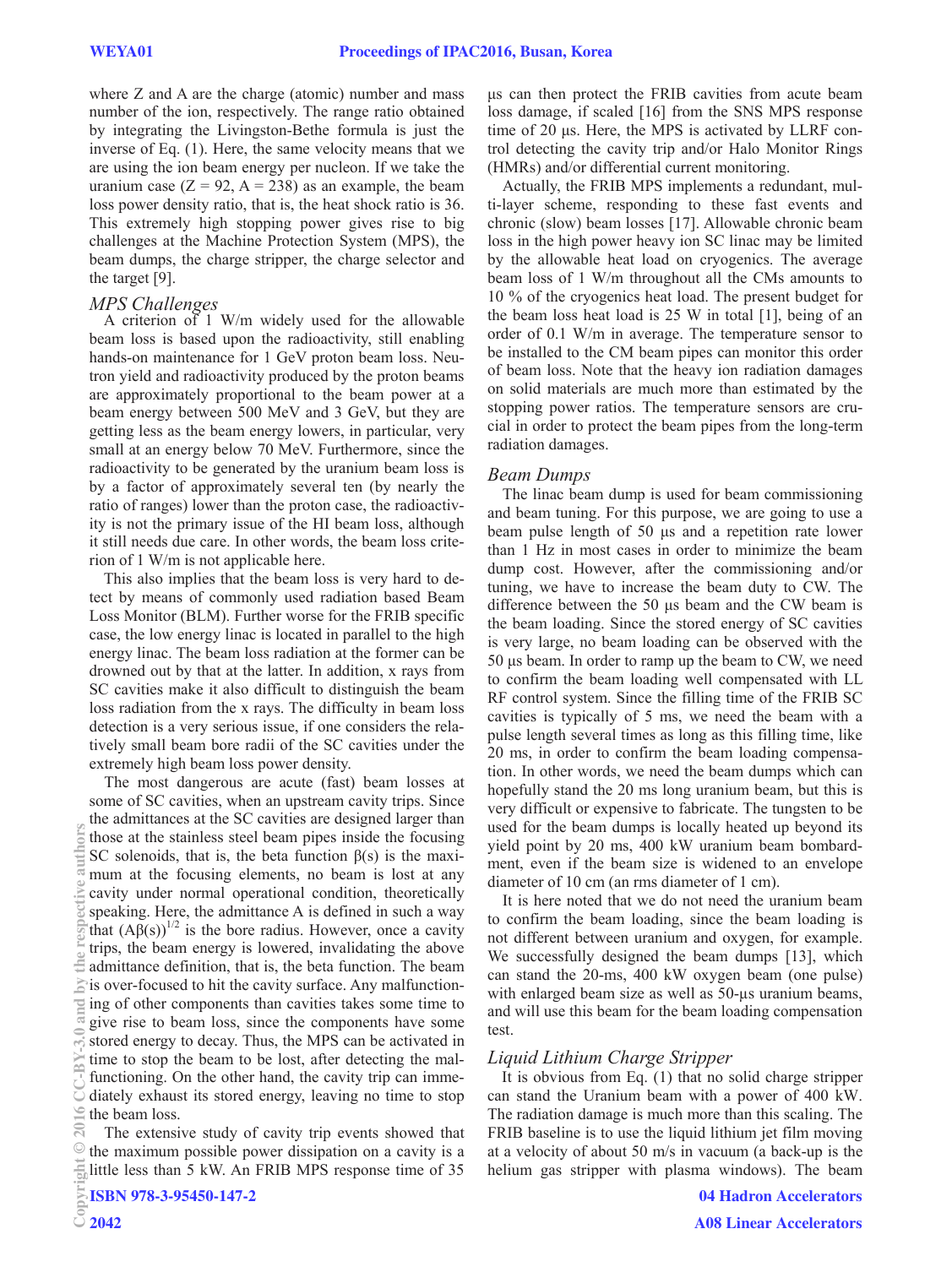tests with the similar power depositions to the FRIB uranium beams were successfully conducted with the LEDA [18] ion source with a period of a few minutes [19]. An electromagnetic pump for circulating liquid lithium is required for longer period tests after this successful proof of principle beam test, and its manufacturing is another focus for the stripper development. The system will be tested at a temporary test location before that at the tunnel. The piping associated with the safety exhaust system is being designed for this test in order to keep the secondary containment vessel filled with argon gas during operation and to fill the main vacuum chamber with the argon gas in the vacuum leak event from the rest of the beam line into the stripper chamber.

## **SRF TECHNICAL CHALLENGES AND PROJECT STATUS**

Needless to say, the mass production of FRIB CMs is most challenging. The low- $\beta$  cavities are much more complicated in structure than high- $\beta$ , elliptical cavities, and FRIB is to use two types of cavities of QWR and HWR, each with two different  $\beta$  values (see Table 2). In addition, the accelerating CMs are equipped with solenoid magnets and cold BPMs with many leads extracted outside. The number of CM types amounts to six; four accelerating CM types and two matching CM types. Here, the number of the matching CM types is reduced from three to two, recently, and that of the CMs themselves from five to four in order to save the design and production efforts [20].

#### *SRF Cavities*

The manufacturing of the four types of Superconducting (SC) cavities were developed in house [21] with more than several year effort together with collaborative supports from other research institutes. The manufacturing technologies transferred to industry for mass production.

The cavity surface treatments have been established [11, 22] by means of Buffered Chemical Polishing (BCP) followed by degassing in a  $600 \degree C$  furnace (hydrogen removal for Q disease remedy) and High Pressure Rinsing (HPR) by ultra clean water. The BCP process is comprised of about 150-µm bulk etching and cavity-tuning differential etching. About 30-µm light etching follows the degassing. The robotic HPR system, recently implemented, significantly improved the process efficiency. The surface treatments of all cavities will be conducted in house.

A few kW RF power to be fed to each cavity sounds easy compared with MW klystron systems. However, this power level is just located in the multipactoring (MP) region of the  $50-\Omega$  coaxial wave guide. Fundamental mode power couplers (FPCs) for the HWR cavities were designed MP free by adjusting the ratio of outer radius to inner one [24]. The ceramics window region design is based upon the design improved for the KEKB 1-MW, CW FPCs [25]. The significantly short conditioning time has been very recently verified by powering tests of the MP free FPCs.

#### *CM Production Status*

The FRIB CM design and development started from ReA3  $\beta$  = 0.085 CM [26] and  $\beta$  = 0.53 Technology Demonstration CM (TDCM). The former CM equipped with the same number of cavities, solenoids and BPMs as those of the FRIB CM is now in operation at 4.2 K for the reacceleration at NSCL. The latter CM equipped with two HWR cavities and one solenoid was successfully tested at their operating temperatures of 2 K and 4.5 K, respectively. Afterwards, the design has significantly evolved from the "top-down" assembling used for ReA3 and TDCM to a new "bottom-up" style in order to simplify the support system and the mechanical performance during cool down [27]. The concept was validated by cooling Engineering Test CM (ETCM) to liquid nitrogen temperature. Then, a full volume CM with two  $\beta$  = 0.085 cavities and one solenoid was fully tested at design performances.

At present, the first production  $\beta = 0.085$  CM with a full set of eight cavities and three solenoids is under powering test with phase and amplitude locked at design temperatures of 2.1 K and 4.5 K, respectively, after the successful 4.5 K test. The second  $\beta$  = 0.085 CM assembling is on track, and the first  $\beta = 0.54$  production CM is under assembly. The CM assembly is thus progressing to the production phase. Two in-house teams are assembling QWR CM and HWR CM, respectively.

## *FE Installation and Commissioning Preparation*

One of the present FRIB focuses is the front end (FE) [28] installation for its early commissioning. The CW RFQ is another technical challenge. Following three segments among five in total, the segment 4 was recently assembled and brazed, nearing the RFQ completion. Manufacturing and assembling of the medium energy beam transport bunchers were completed and were tuned to the operational frequency. The 10 FE RT solenoid magnets, 4 charge selection dipoles and a bending dipole have been manufactured, being ready for commissioning.

### **CONCLUSION**

The FRIB driver linac is a front runner for the future high beam power hadron accelerators, making a full use of SRF technology. The technologies developed for the FRIB will contribute a lot to the future prospect of this exciting field. Experience and development results obtained and to be obtained through FRIB design, construction and operation will strongly influence the design optimization of these machines, determining the direction of high intensity hadron linacs. In particular, we are placing strong focusing solenoids closely to SRF cavities with a high alignment accuracy. More accuracy shall be required for the higher beam power hadron linac with a strong space charge force. The FRIB is on the way for these ultimate machines.

### **ACKNOWLEDGMENT**

We would like to express our thanks to FRIB and NSCL members and FRIB collaborators for their supports.